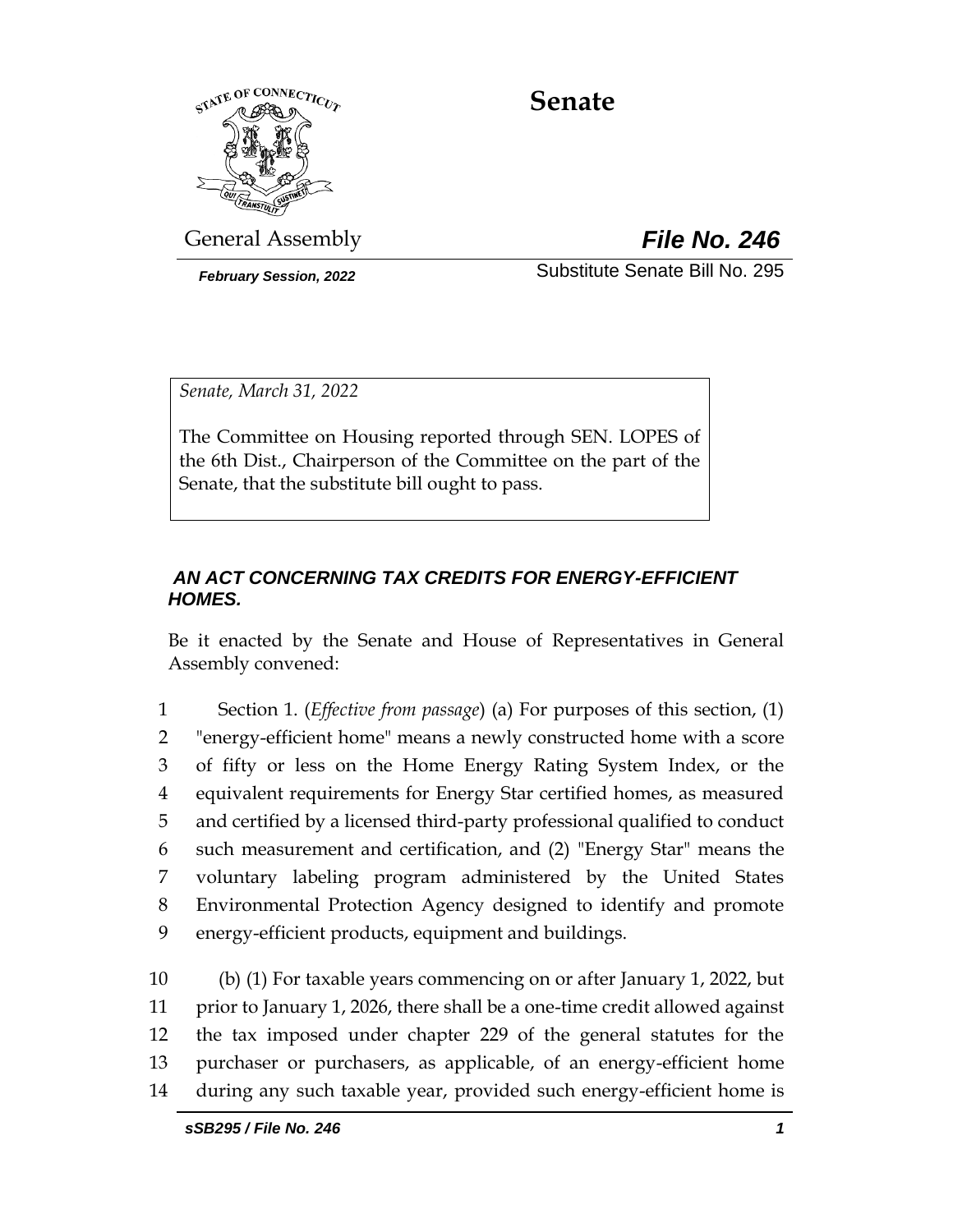occupied as the principal residence of such purchaser for at least three years after such purchase, verifiable by property tax records, and is not a vacation or rental property.

 (2) The credit shall be in an amount equal to (A) two thousand five hundred dollars for any such purchaser who files an income tax return individually, and (B) five thousand dollars for any such purchasers who file an income tax return jointly. Each such purchaser shall claim the credit in the taxable year in which such purchase of an energy-efficient home occurred by including the certificate issued pursuant to subdivision (3) of this subsection with such income tax return filed with the Commissioner of Revenue Services.

 (3) The Secretary of the Office of Policy and Management shall issue a certificate to each purchaser of an energy-efficient home, upon the application of such purchaser on a form prescribed by the secretary. Such certificate shall identify the taxpayer filing individually, or the taxpayers filing jointly, as applicable, and certify that such purchaser satisfies the requirements of subdivision (1) of this subsection.

 (c) (1) The amount of the credit allowed to any taxpayer filing individually or taxpayers filing jointly, as applicable, pursuant to this section shall not exceed the amount of tax due from such taxpayer or taxpayers under chapter 229 of the general statutes with respect to the taxable year in which such credit is being claimed. Any such credit claimed by such taxpayer or taxpayers but not applied against the tax due under said chapter may be carried forward for the five immediately succeeding taxable years until the full credit has been applied.

 (2) If an energy-efficient home purchased in accordance with this section ceases to be the principal residence of any such purchaser within the three years after such purchase as required under subdivision (1) of subsection (b) of this section, such purchaser shall forfeit the right to the full amount of such credit and shall remit to the Commissioner of Revenue Services a prorated amount, as determined by the commissioner, based on the length of time such energy-efficient home was the principal residence of such purchaser subtracted from such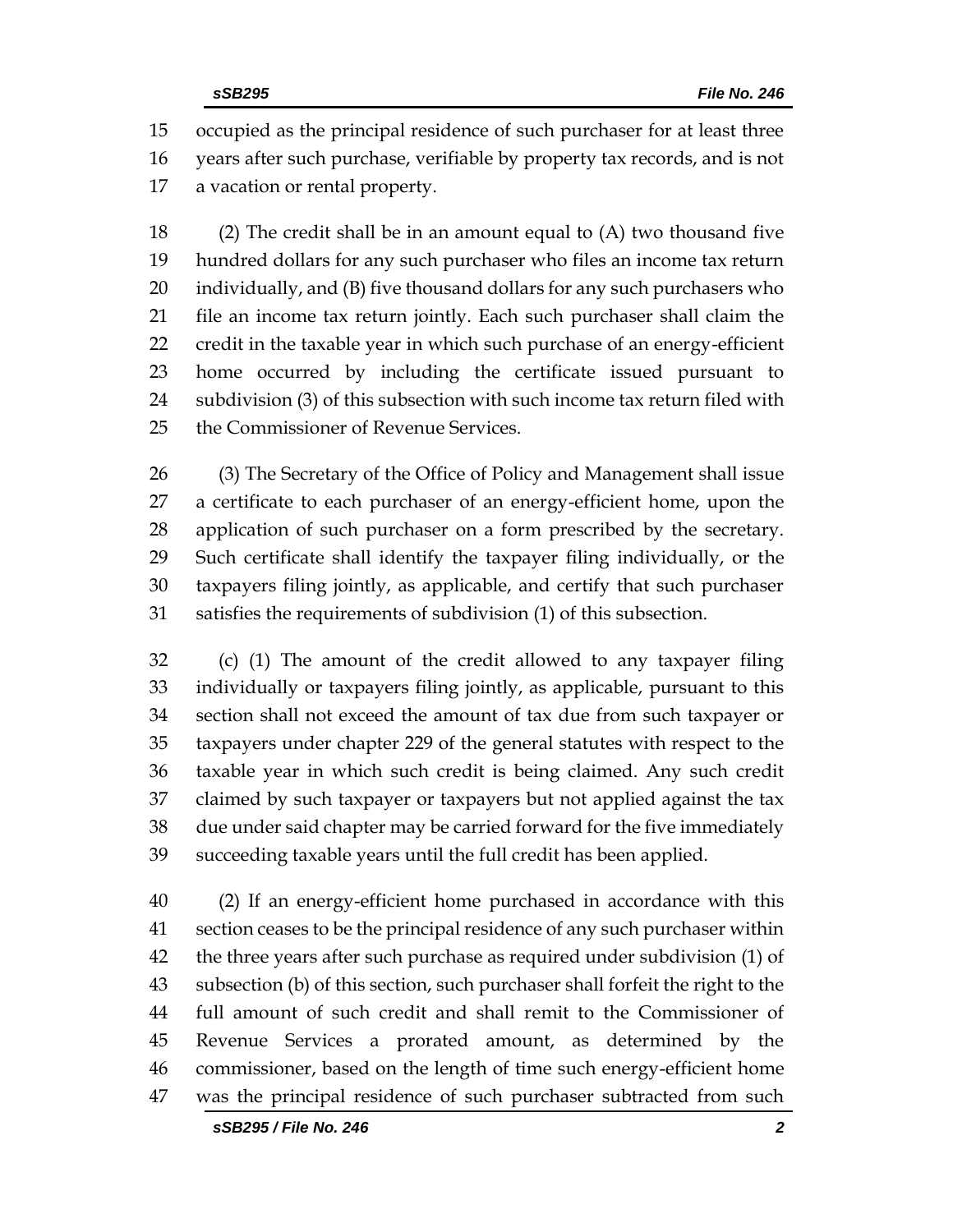### 48 three years.

This act shall take effect as follows and shall amend the following sections:

| Section 1 | rom passage | New section |
|-----------|-------------|-------------|

### *Statement of Legislative Commissioners:*

Subsec. (a) was redesignated as Subsecs. (a) and (b) and reordered for consistency with standard drafting conventions.

*HSG Joint Favorable Subst. -LCO*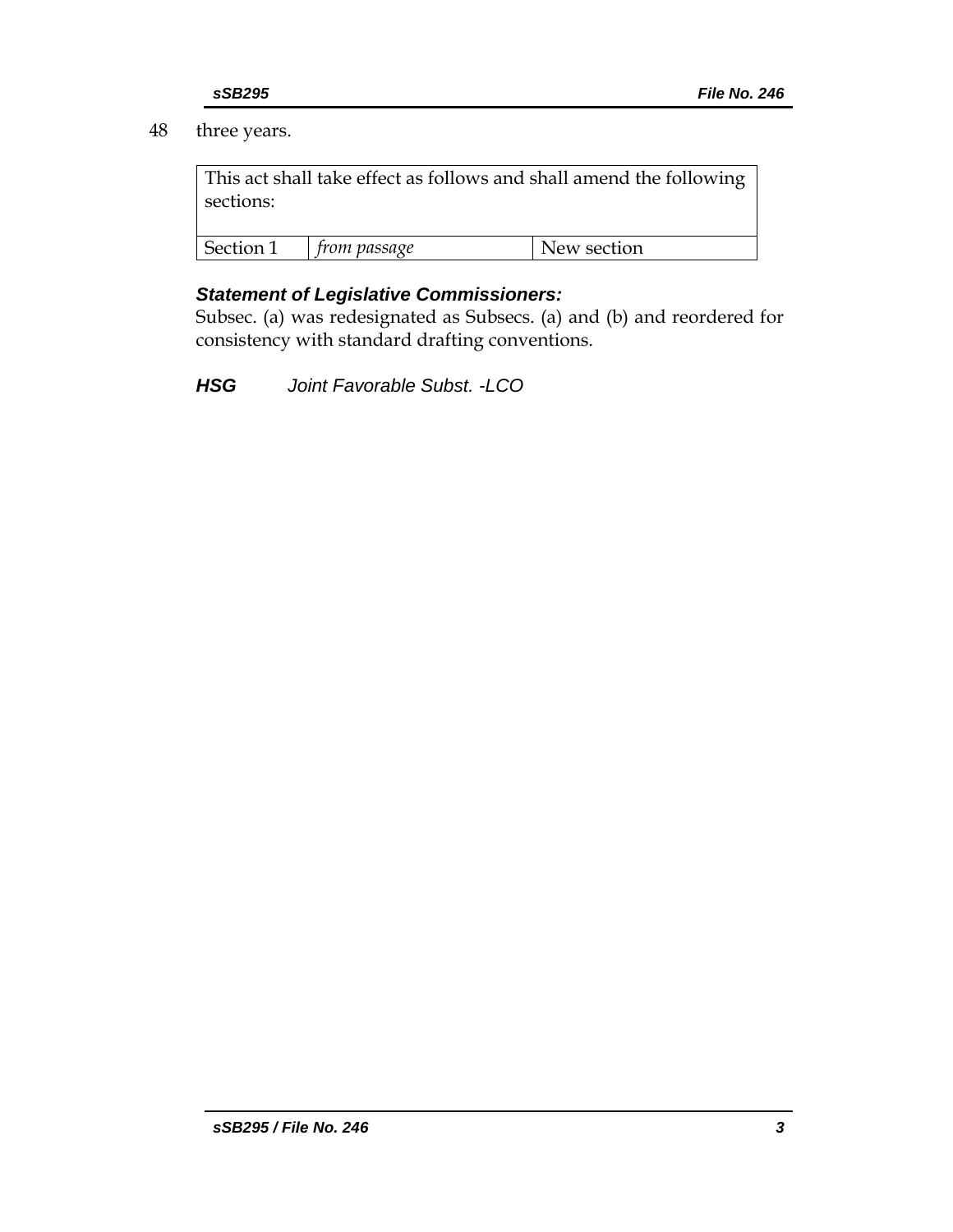*The following Fiscal Impact Statement and Bill Analysis are prepared for the benefit of the members of the General Assembly, solely for purposes of information, summarization and explanation and do not represent the intent of the General Assembly or either chamber thereof for any purpose. In general,*  fiscal impacts are based upon a variety of informational sources, including the analyst's professional *knowledge. Whenever applicable, agency data is consulted as part of the analysis, however final products do not necessarily reflect an assessment from any specific department.*

### *OFA Fiscal Note*

#### *State Impact:*

| <b>Agency Affected</b>         | <b>Fund-Effect</b> | FY 23 \$  | FY 24 \$  |  |
|--------------------------------|--------------------|-----------|-----------|--|
| Department of Revenue Services | GF - Revenue       | Up to $7$ | Up to $7$ |  |
|                                | Loss               | million   | million   |  |
| Policy & Mgmt., Off.           | GF - Cost          | 84,000    | 168,000   |  |
| State Comptroller - Fringe     | GF - Cost          | 34,000    | 68,000    |  |
| Benefits <sup>1</sup>          |                    |           |           |  |
| Department of Revenue Services | GF - Cost          | 40,000    | None      |  |
| .                              |                    |           |           |  |

Note: GF=General Fund

#### *Municipal Impact:* None

### *Explanation*

The bill, which establishes a time-limited credit against the personal income tax for the purchase of a newly constructed energy-efficient home, results in: 1) a General Fund revenue loss of up to \$7 million annually from FY 23 through FY 26, 2) a one-time cost to the Department of Revenue Services of \$40,000 for updates to the online Taxpayer Service Center and CTax integrated tax administration system in FY 23 only, and 3) an ongoing cost to the Office of Policy and Management (OPM) of \$118,000 in FY 23 (partial year) and \$236,000 in FY 24 (full year).

The cost to OPM is to hire a Staff Attorney and an Office Assistant to issue and track certificates for program participants. The full cost of these two positions is \$236,000 (\$168,000 for salary and \$68,000 for fringe

<sup>&</sup>lt;sup>1</sup>The fringe benefit costs for most state employees are budgeted centrally in accounts administered by the Comptroller. The estimated active employee fringe benefit cost associated with most personnel changes is 40.53% of payroll in FY 23.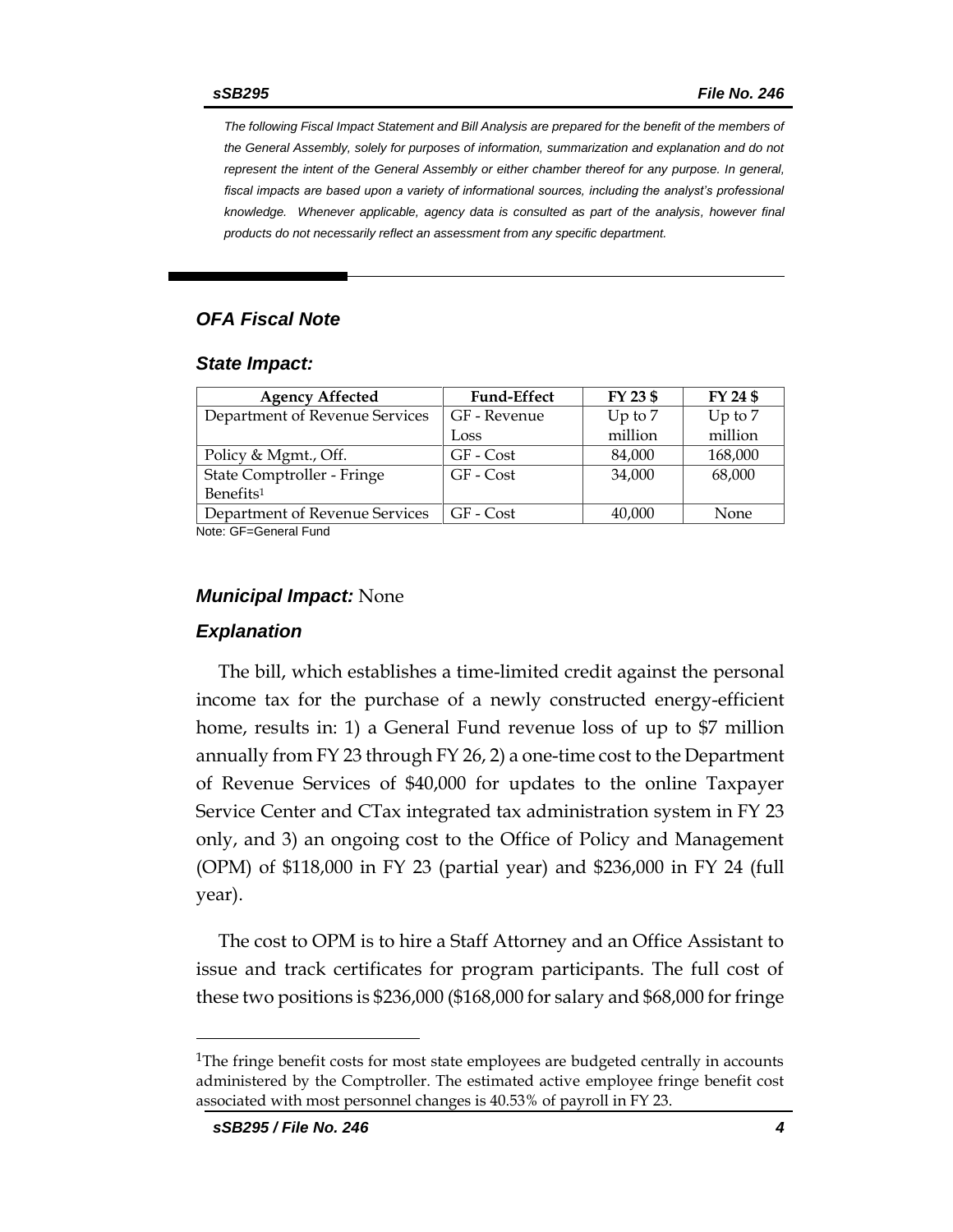benefits). Due to the timing of personnel changes, it is anticipated that the annualized cost would first occur in FY 24; thus, costs in FY 23 reflect a January 1 start date.

The revenue estimate is based on 2020 data from Residential Energy Services Network (RESNET) indicating that the average Home Energy Rating System Index score in Connecticut was 51 based on a sample of 1,459 ratings.

### *The Out Years*

The annualized ongoing fiscal impact identified above would continue through FY 26, with the cost impact subject to inflation. The annualized ongoing revenue loss could be lower to the extent that program participants become subject to the bill's claw back provisions.

*Sources: Residential Energy Services Network 2019 & 2020 HERS Activity by State*